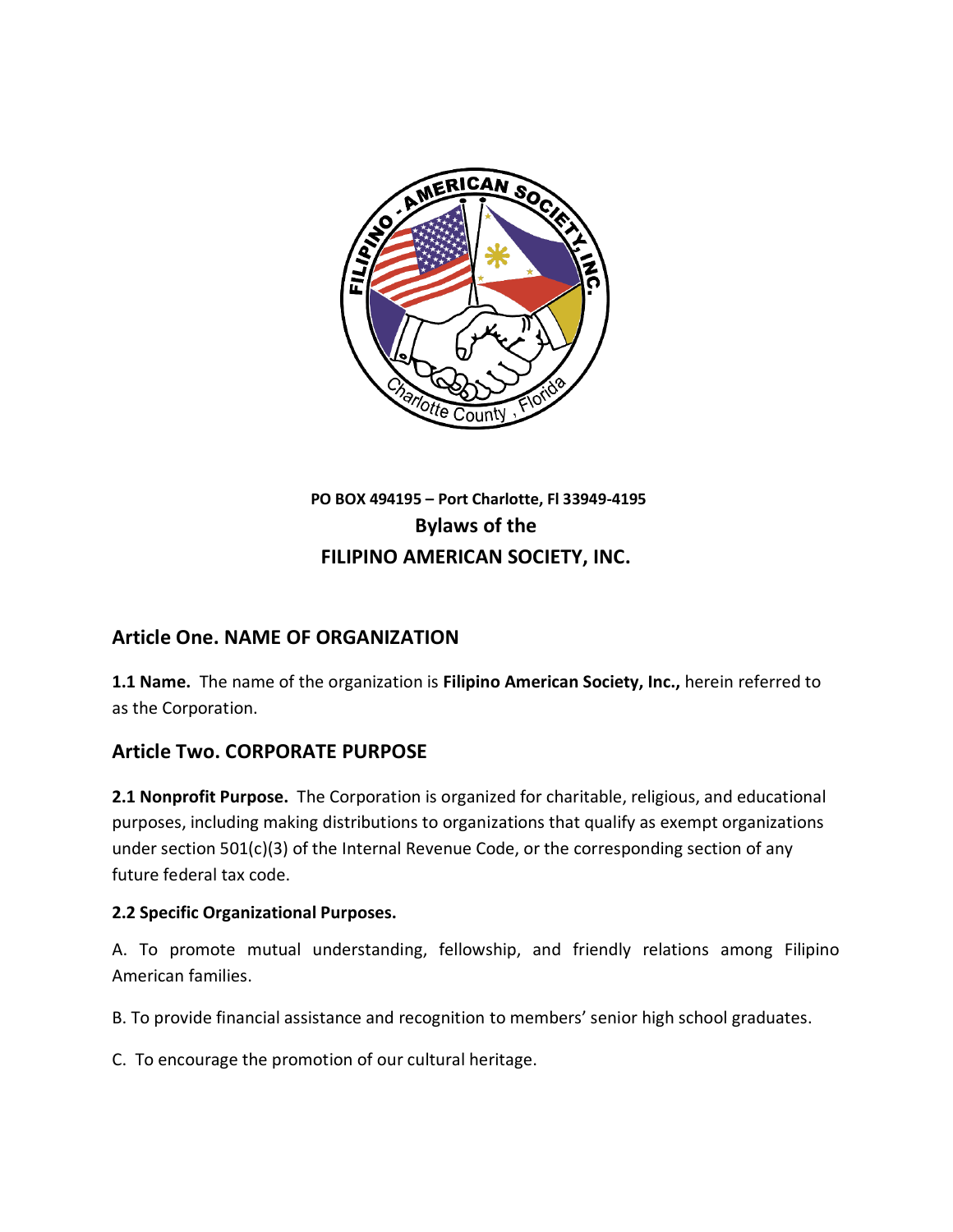## **Article Three. MEMBERSHIP**

**3.1 Eligibility for Membership.** Application for membership shall be open to any individual or family who supports the purposes of the Corporation expressed in Sec. 2.2. Membership is granted after completion and receipt of a membership application and payment of dues.

**3.2 Membership Dues.** The amount and types of membership dues and any changes thereto shall be determined by the Board of Directors. Continued membership is contingent upon payment of membership dues.

**3.3 Rights of Members.** Each member is eligible to vote in Corporation elections. Except as otherwise authorized by these bylaws, or unless invited by the Board of Directors, nonmembers are not entitled to attend meetings.

**3.4 Resignation and Termination.** A member may resign by filing a written resignation with the Secretary of the Corporation. Any membership may be terminated for just cause (after seven (7) days' notice under Sec. 4.1 and 4.2), by a majority vote of the membership. Just cause includes nonpayment of dues or other conduct detrimental to the corporation or its members.

### **Article Four. MEETINGS**

**4.1 Notice by Email.** As to all notices required under these bylaws, each member shall be responsible to register and maintain a current email address with the Secretary of the Corporation. Emailing to a registered e-address shall be deemed proper and adequate notice for all purposes. With family memberships, notice to one spouse or to one family member shall constitute notice to all family members. It is suggested, but not required, that notices of all meetings include an agenda identifying the matters to be considered.

**4.2 Timely Notice - Annual, Regular, and Special Meetings.** Notice of each annual membership meeting and each regular Board of Directors meeting shall be given via Sec. 4.1 not less than seven (7) days prior to the meeting. Notice of any special meeting of the Board of Directors or any special general membership meeting shall be given via Sec. 4.1 not less than two (2) days prior to the meeting.

**4.3. Special General Membership Meetings.** Special general membership meetings may be called by a simple majority of the Board of Directors, or by a petition signed by ten percent (10%) of the membership which must be hand-delivered to a Corporation officer.

**4.4 Special Board of Directors Meetings.** A special meeting of the Board of Directors may be called by the President of the Corporation, or by any two members of the Board of Directors.

**4.5 Special Meetings.** Special meetings while authorized are in general, disfavored.The purpose of any such special meeting(s) shall be an emergency or other extreme circumstances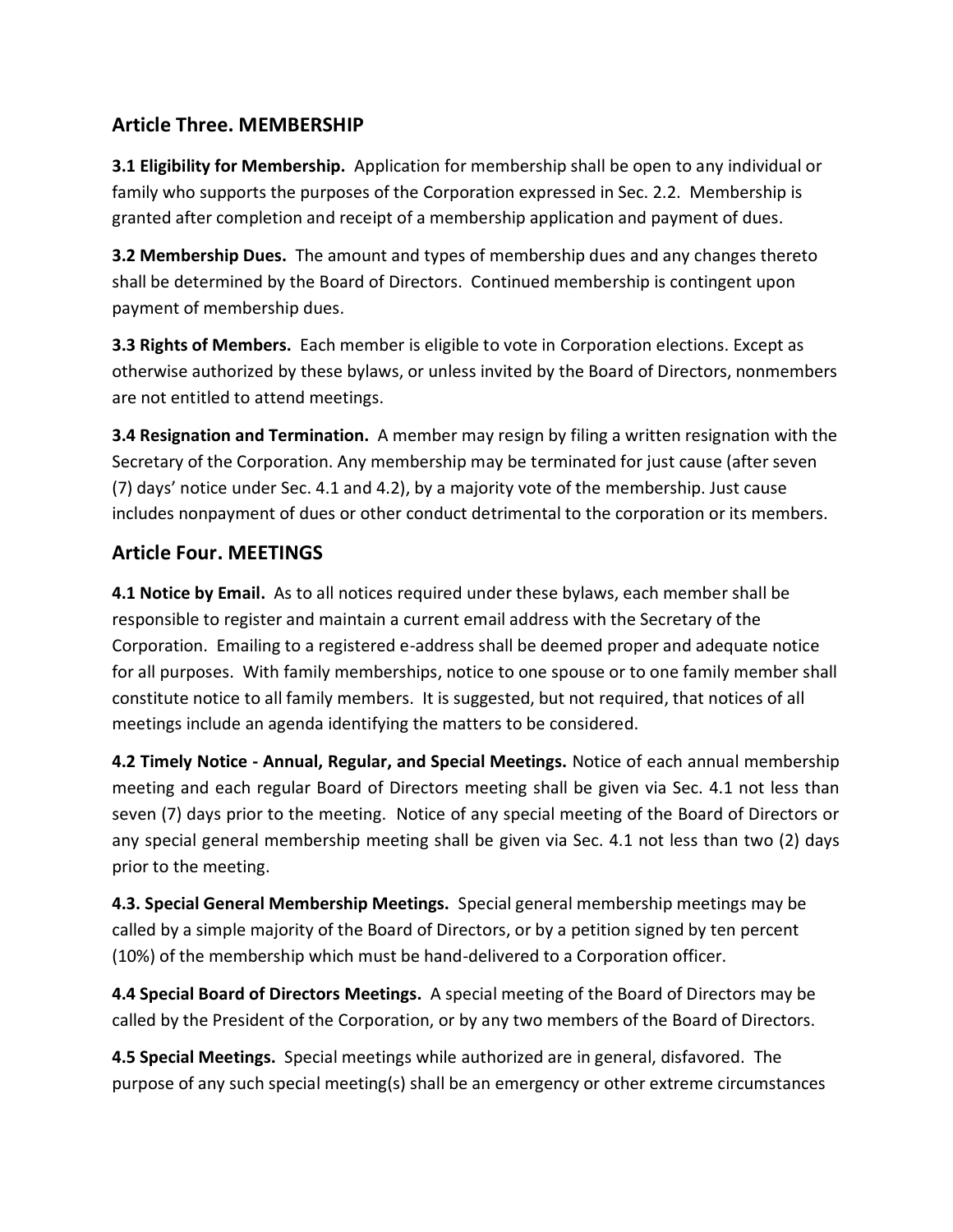making a regular meeting impractical. The person or persons authorized to call any special meeting may designate the time and place of the meeting. Notice shall be sent to all members pursuant to Article 4.

#### **4.6 Annual Meetings.**

A. An annual meeting of the general membership shall take place in the fourth quarter of each year, at a specific date, time and location designated by the Board of Directors, after notice via Article 4. Every other year, at the annual meeting, the membership shall elect the Corporation's Board of Directors.

B. At those alternate annual meetings when members of the Board of Directors are not elected (every other year), a Nominating/Election Committee comprised of seven (7) members shall be elected by the membership, in the same manner, and by the same balloting procedures, as with the election of the members of the Board of Directors. Said Nominating/Election Committee shall be governed by Sec. 7.2.

C. Furthermore, at each year's annual meeting, members are entitled to receive all reports on the activities of the Corporation, and discuss proposed expenses, goals, and policies of the Corporation.

**4.7 Location of Meetings.** Absent emergency or extreme circumstances, all Board of Directors and membership meetings shall be held within Charlotte County, Florida. For convenience of the membership, the Board of Directors shall establish a preferred location and preferred times for meetings, but is not bound by same.

**4.8 Quorums.** A quorum for a meeting of the general membership requires at least twenty percent (20%) of the total membership. A Board of Directors meeting quorum is four(4). A Nominating/Election Committee meeting quorum is four (4). All such meetings are open to all members; notice of each must be given to all members pursuant to this Article. The presence, in person, of a quorum shall be necessary at any meeting to transact business, but a lesser number shall have power to adjourn to a specified later date, which later meeting date must also be noticed in accordance with this Article.

**4.9 Voting.** Unless specified otherwise in these bylaws, all issues to be voted on by the membership, by the Board of Directors, by the Nominating/Election Committee, or any other Corporation entity or committee, shall be decided by a simple majority of those present at the meeting in which the voting takes place. Family memberships allow only two adult votes. Minors under eighteen (18) years of age are not eligible to vote. Absentee ballots will be permitted and shall be sent to the Nomination/Election Committee and counted separately.

No vote, except adjournment under Sec. 4.8, shall be held unless a quorum is present.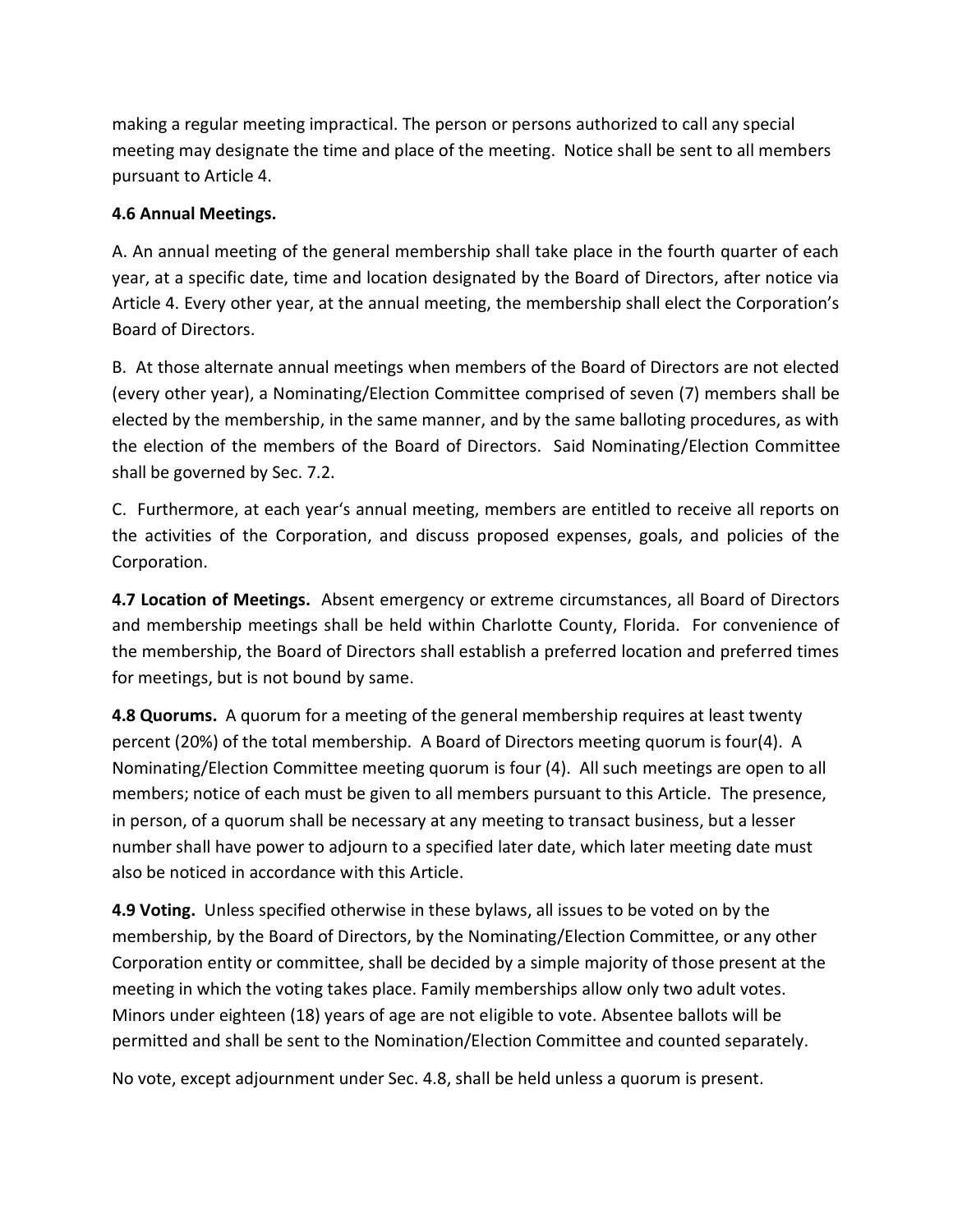## **Article Five. THE BOARD, ELECTIONS, ANNUAL MEETING**

**5.1 General Powers.** The affairs of the Corporation shall be managed by its Board of Directors, herein referred to as the Board. The Board shall have control of and be responsible for the property, management and decisions of the Corporation.

### **5.2 Election of Directors and Officers.**

A. Election of the members of the Board, herein referred to as Directors, under Sec. 5.2 shall be held at every other annual membership meeting.

B. Not less than 30 days prior thereto, the Nomination/Election Committee shall submit the names of seven (7) or more members (who must all be in good standing and current on dues) that are recommended to stand for election Directors. At the annual meeting of the membership, additional nominations by any member shall also be received from the floor following the Nominating/Election Committee's report. Any nomination without a second does not qualify for inclusion on the ballot.

C. Each member who is present at the meeting may vote for up to, but not more than, seven (7) candidates; no member may vote for any candidate more than once; noncomplying ballots shall be discarded and not counted. Ballots shall be secret and unsigned. Tabulation of all ballots shall occur at the same meeting, and following tabulation of the ballots, those seven (7) members with the most votes shall be seated as Directors.

### **5.3 Number, Tenure, Requirements, and Qualifications.**

A.The number of Directors shall be seven (7), elected every other year by a vote of the membership during a membership meeting, as specified herein and will serve for a period of two (2) years. Each Director must remain a member of the corporation in good standing for the entirety of the two (2) year term.

B. The newly-elected Directors shall not begin their two-year term until an annual meeting of the Board, which shall be held as soon as practicable early in the year following their election; the prior Board and prior officers shall serve until that time.

C. At the annual meeting of the Board per Sec. 5.3 B, the newly-elected Directors shall themselves elect, on the basis of a simple majority vote, the Corporation officers. Each Corporation officer shall hold office for a period of two (2) years. The Directors and the Corporation officers, while in good standing, shall continue in office until their successors are duly elected and qualified as provided herein.

D. By way of clarification, the prior Corporation officers and the prior Directors shall serve, and shall retain all powers, rights, and duties up to and until the annual meeting of the Board described in Sec. 5.3 B, after which the new Board and new Corporation officers shall be vested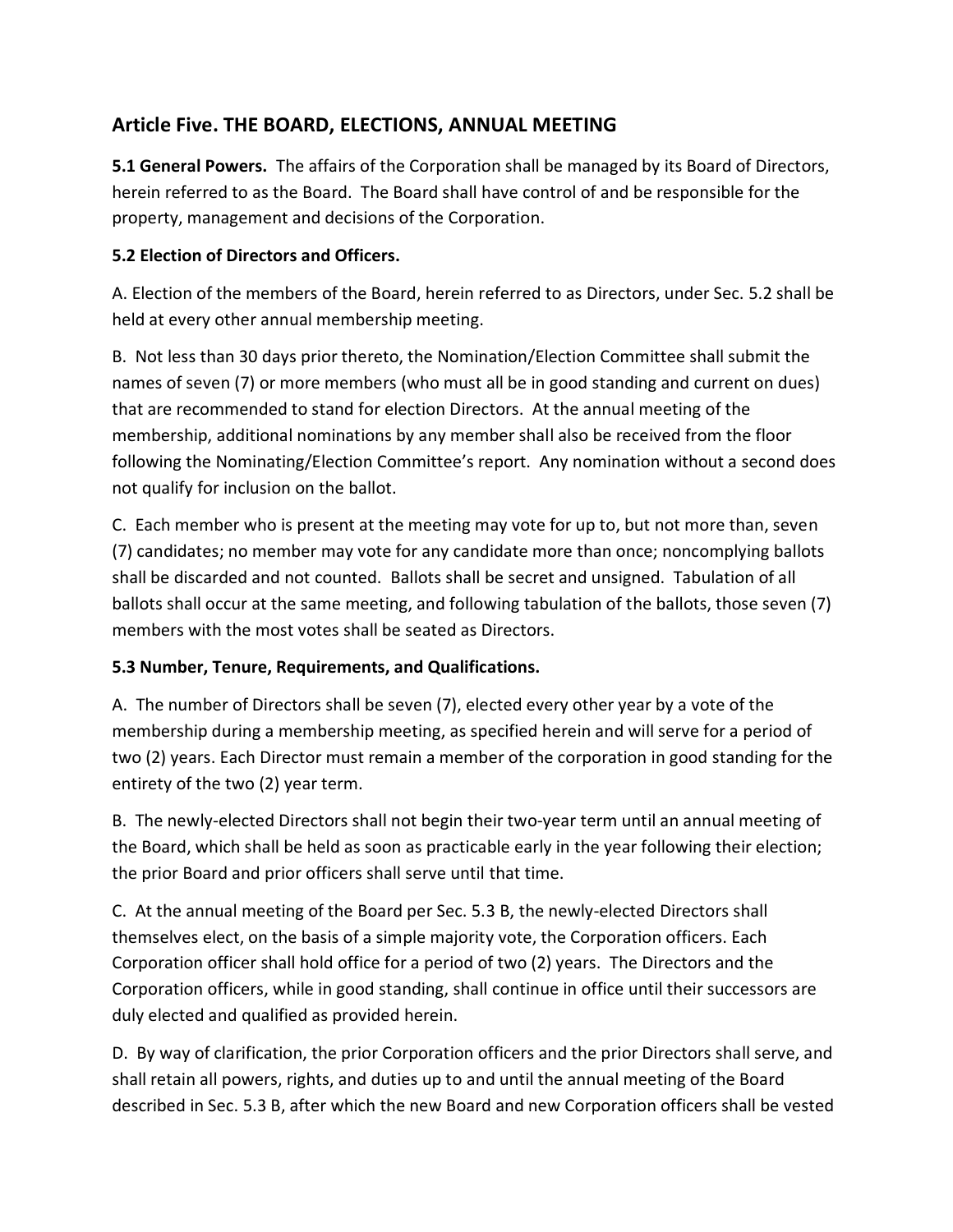with all powers, rights, and duties as described and conferred by these bylaws.

**5.4 Regular, Special, and Annual Meetings.** The Board may from time to time schedule Board meetings, notice of which shall be sent to all members pursuant to Article 4.

**5.5 Vacancies.** Whenever any Board vacancy or any Corporation officer vacancy occurs it shall be filled without undue delay by a majority vote of the remaining Directors at a duly noticed regular or special meeting.

**5.6 Advisory Council.** An Advisory Council (which may consist of 4 past Presidents and 3 from general membership) may be created, selected, and/or disbanded from time to time by the Board. Advisory Council members shall demonstrate a desire to serve the community and support the work of the Corporation by providing expertise and professional knowledge. Nonmembers sitting on said Advisory Council shall have no voting privileges. Each Advisory Council member must be approved by a majority vote of the Board. Vacancies may be created and filled according to methods approved by the Board.

**5.7 Parliamentary Procedure.** Parliamentary procedure at meetings shall be determined by the President of the Corporation, or by his/her delegate, under Robert's Rules of Order. Parliamentary rulings are final and unappealable.

**5.8 Removal.** Removal of a Director or Corporation officer is governed by Article Six.

### **Article Six. OFFICERS**

The officers of the Corporation, herein referred to as Officers, shall be the President, Vice President, Secretary, Treasurer, Auditor and Public Relations Officer.

**6.1 President.** The President shall:

- a. Act as Board of Directors Chair, and preside at all meetings of the Corporation and the Board.
- b. Periodically report issues, progress and developments to the Board and membership.
- c. Have general and active management of the business of the Board and Corporation.
- d. Shall have general supervisory authority of Corporation officers and see that their duties are properly performed.
- **f.** Shall be an ex officio member of all standing committees except the nomination committee.
- **6.2 Vice President.** The Vice President shall:
	- a. Assist the President whenever needed in all presidential duties and tasks.
	- b. Perform the duties of the President in cases of presidential absence or inability to serve, during which time he/she shall be vested with all of the powers of the President.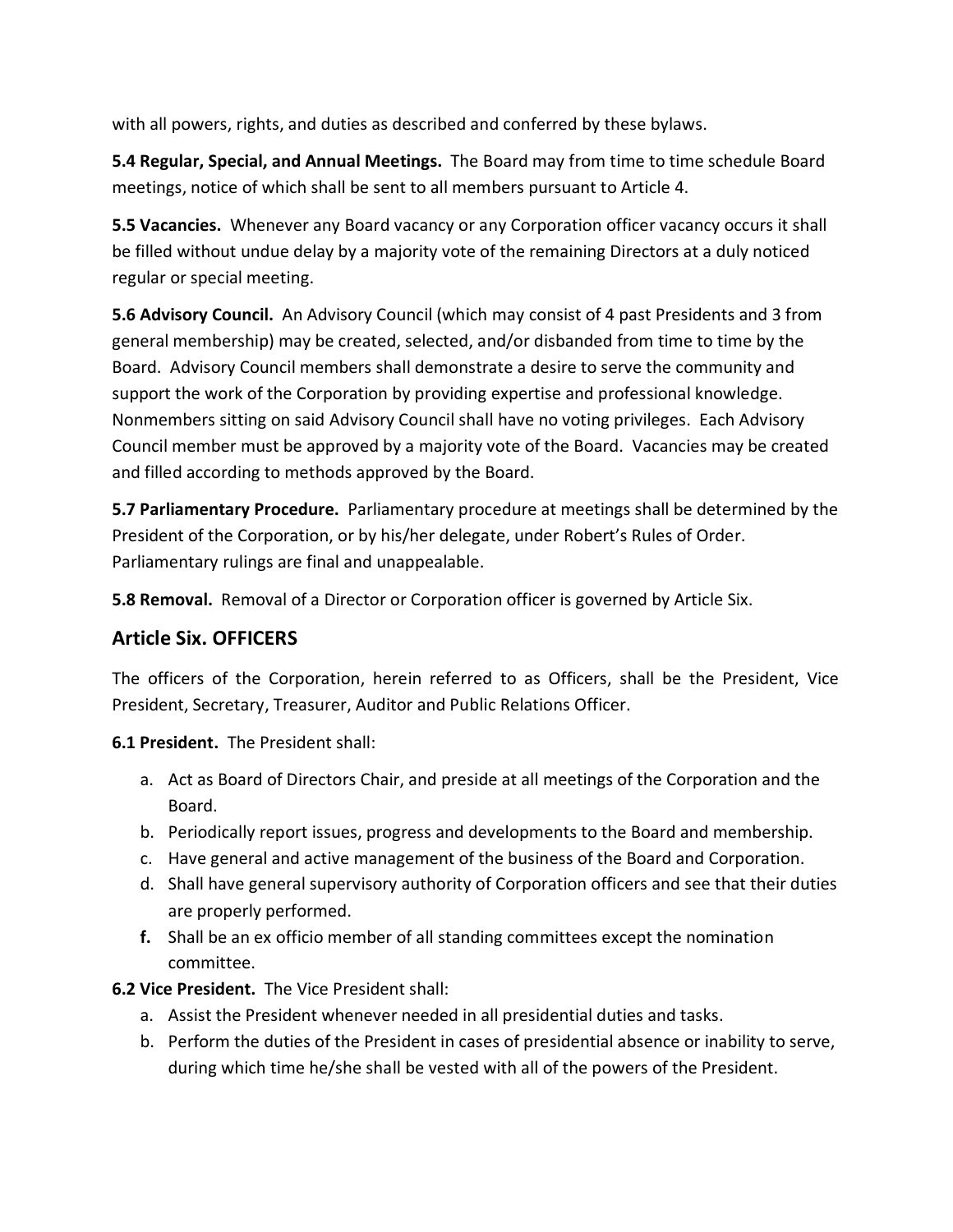**6.3 Secretary.** The Secretary shall:

- a. Act as a clerk to record all votes and minutes of all proceedings in books and files to be kept for that purpose.
- b. In concert with the President, shall make arrangements for, and provide proper notice of, all meetings.
- c. Perform, send, and record all official correspondence as may be prescribed by the Board or the President.

#### **6.4 Treasurer**. The Treasurer shall:

- a. Present complete and accurate reports of the finances at any time requested by the President or the Board.
- b. Assist in audits according to funding source guidelines and generally accepted accounting principles.
- c. Maintain such depository accounts as are authorized by the Board.
- d. Perform such other duties as may be prescribed by the Board or the President.

**6.5 Auditor** The Auditor shall be:

- a. Conduct regular audits either monthly and/or quarterly audits, reconcile bank statements with Treasurer's financial records, counter check funds remittance from ticket sales, ads, 50/50 raffle, membership fees payments and other incoming funds.
- b. Check receipts against disbursements.

#### **6.6 Public Relations Officer (PRO).** The Public Relations Officer shall:

- a. Handle all publicity campaigns and PR activities, including planning publicity strategies, advertising events, and press releases.
- b. Serve as needed as a liaison officer of the organization.

**6.7 Removal of Officers or Directors.** Two-thirds (2/3) of the members voting at a meeting called for that purpose may remove any Officer or Director. No Officer or Director shall be removed without an opportunity to be heard. Notice of such motion for removal shall be given to the Officer or Director, and to all others members, at least ten (10) days prior to the meeting at which said motion shall be presented, setting forth the reasons for such proposed removal. Immediately after a valid vote in favor of removal, the membership shall elect, at the same meeting, and by a majority vote, a successor Director for the unexpired term. If the removed Director was an officer, the Board shall promptly, at the same meeting, elect one or more replacement officers from within the newly-constituted Board.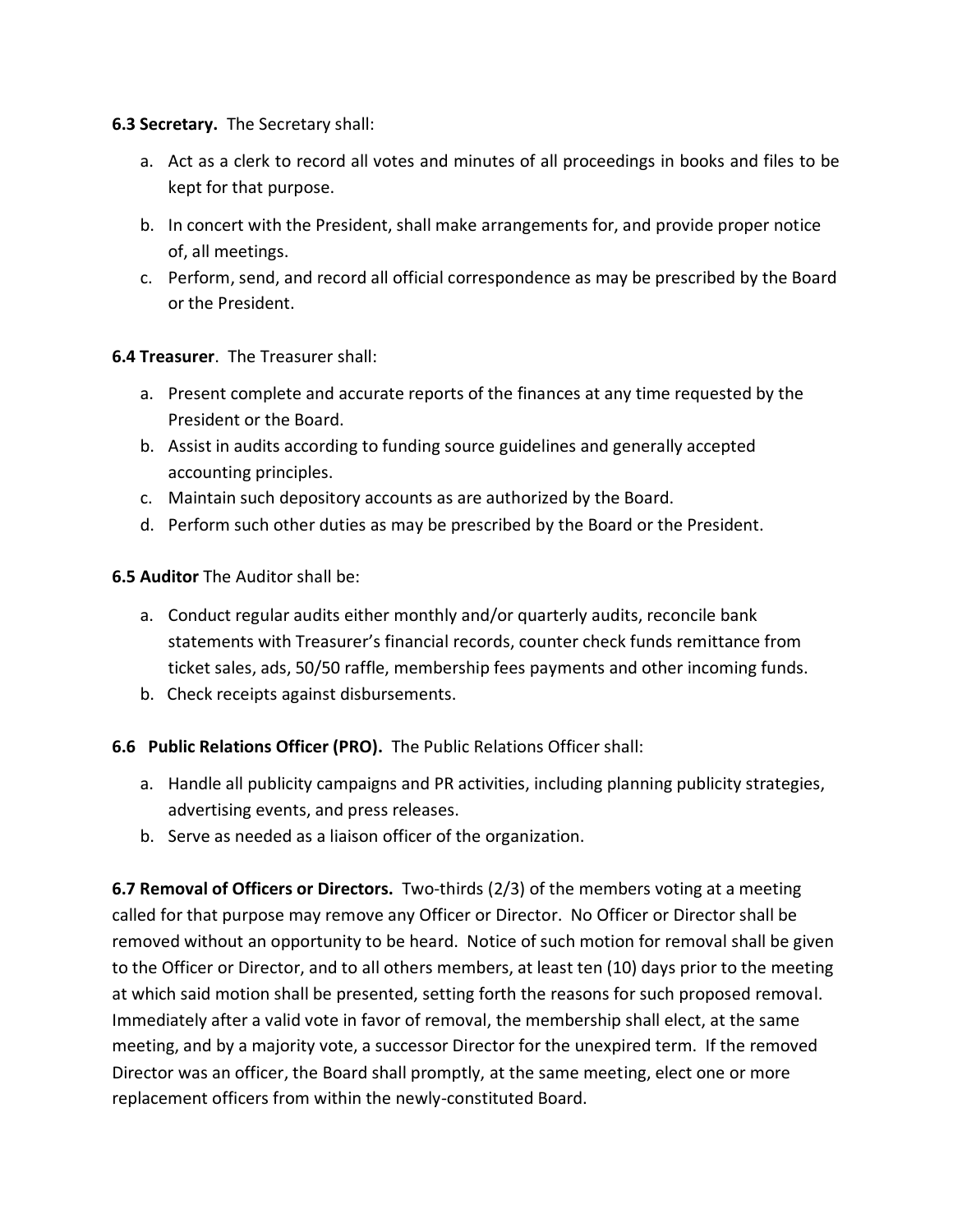## **Article Seven. COMMITTEES**

**7.1 Committee Formation.** The Board may create committees as needed, such as fundraising, housing, public relations, data collection, etc. The President of the Corporation, with approval of a majority the Board, appoints all committee members, except for the Nominating/Election Committee.

**7.2 Nominating/Election Committee.** A Nominating/Election Committee of seven (7) members shall be elected by the membership (at alternate-year membership meetings when Boards are not elected), as provided in Sec. 4.6 B, with balloting procedures under Sec. 5.2 C. Although Directors are eligible to be elected and serve, only a maximum of two (2) current Directors may serve on the Nominating/Election Committee at any time. Nominating/Election Committee terms are for two (2) years. Removal, forfeiture, and vacancy procedures shall be in the same manner as with the Board.

## **Article Eight. BOOKS AND RECORDS**

**8.1 Recordkeeping.** The corporation, by its Secretary, shall maintain and secure complete books and records of account and minutes of the proceedings of the Board of Directors. Any member may inspect same upon reasonable notice.

## **Article Nine. AMENDMENTS AND CONSTRUCTION**

**9.1 Articles of Incorporation.** The members of the Corporation may amend the Articles of Incorporation by a two-thirds (2/3) vote of the members at any annual, regular, or special meeting. Written notice specifically setting forth the proposed amendment(s) shall be provided to each member within the time and the manner provided for the giving of notice of meetings.

**9.2 Bylaws.** The members of the Corporation may amend these bylaws by a two-thirds (2/3) vote of the members at any annual, regular, or special meeting. Written notice specifically setting forth the proposed amendment(s) shall be provided given to each member within the time and the manner provided for the giving of notice of meetings.

#### **9.3 Interpretation & Construction.**

A.Reference to a Section (Sec.), as cited herein, means a section of these bylaws.

B. These bylaws are intended to include both genders, with no preference stated or intended for either gender as to rights, duties, membership, voting, entitlement to hold office or otherwise.

C. Any substantive ambiguity within these bylaws shall be construed in favor of furthering the purposes of the membership under Article 2. Any ambiguity as to procedure or notice shall be